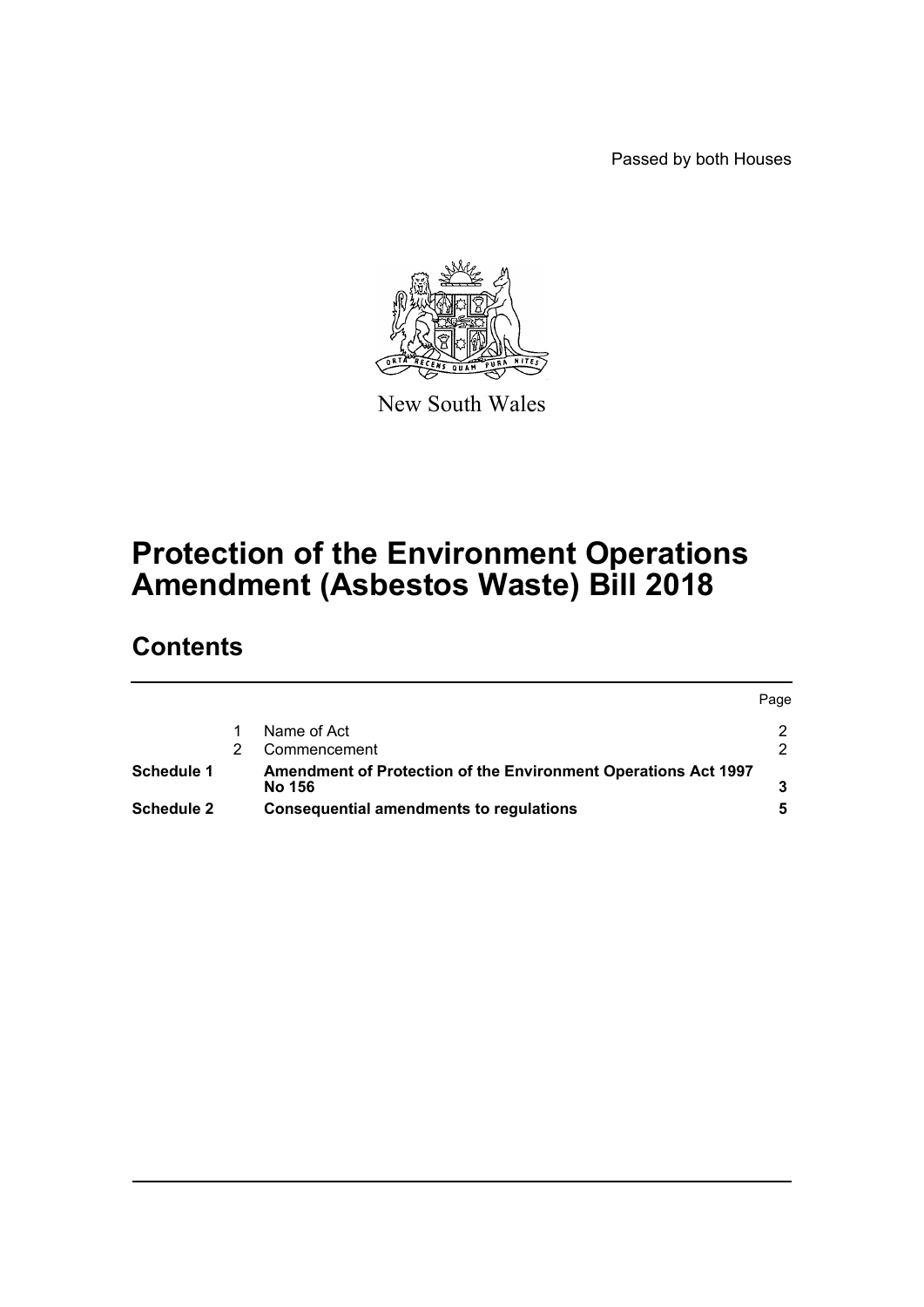*I certify that this PUBLIC BILL, which originated in the LEGISLATIVE COUNCIL, has finally passed the LEGISLATIVE COUNCIL and the LEGISLATIVE ASSEMBLY of NEW SOUTH WALES.*

*Legislative Council 2018* *Clerk of the Parliaments*



New South Wales

# **Protection of the Environment Operations Amendment (Asbestos Waste) Bill 2018**

Act No , 2018

An Act to amend the *Protection of the Environment Operations Act 1997* in relation to offences involving asbestos waste; and for related purposes.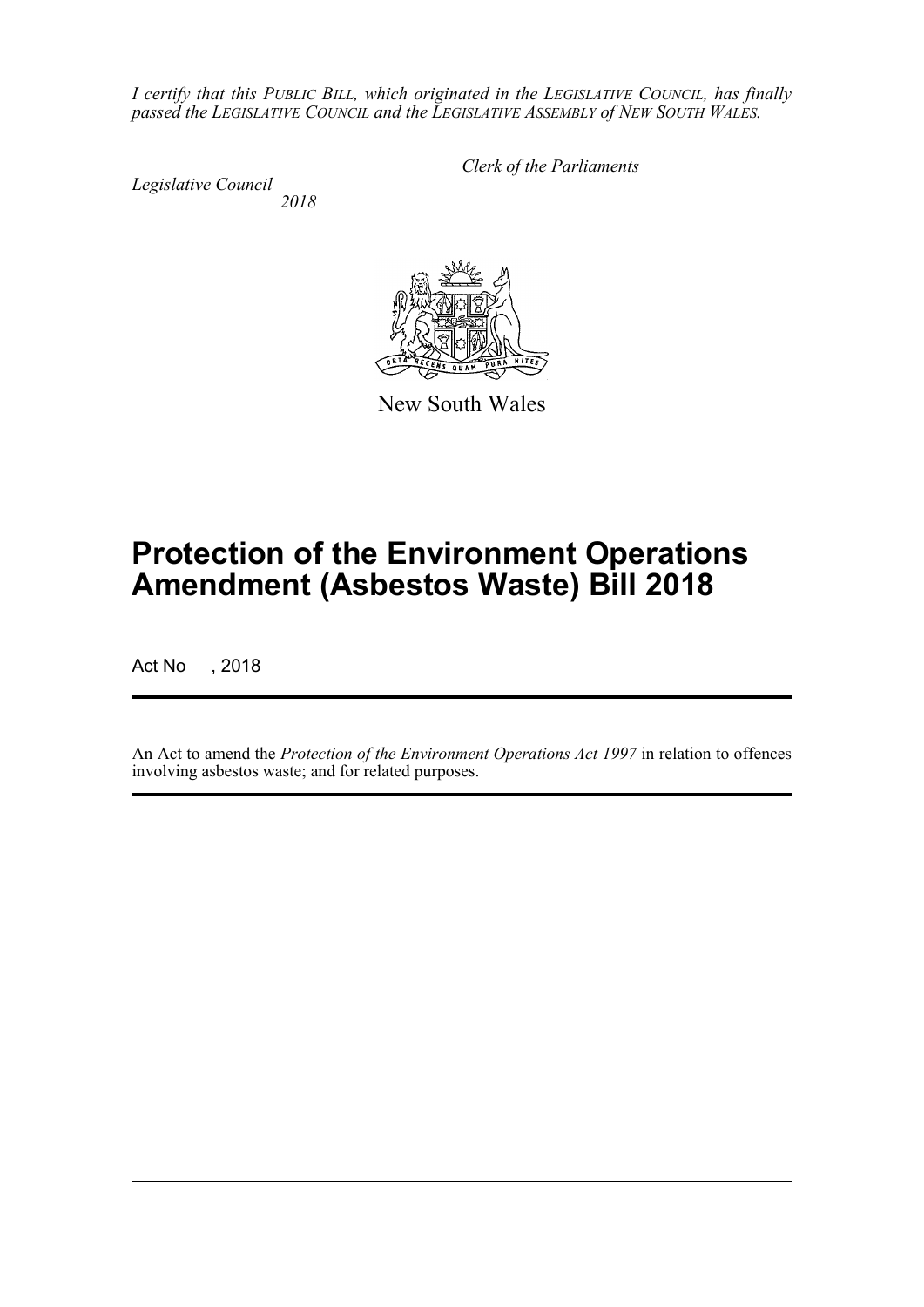Protection of the Environment Operations Amendment (Asbestos Waste) Bill 2018 [NSW]

#### <span id="page-2-0"></span>**The Legislature of New South Wales enacts:**

#### **1 Name of Act**

This Act is the *Protection of the Environment Operations Amendment (Asbestos Waste) Act 2018*.

# <span id="page-2-1"></span>**2 Commencement**

- (1) This Act commences on a day or days to be appointed by proclamation.
- (2) A day may not be appointed under subsection (1) that commences Schedule 1 [11] earlier than 12 months after the date of assent to this Act.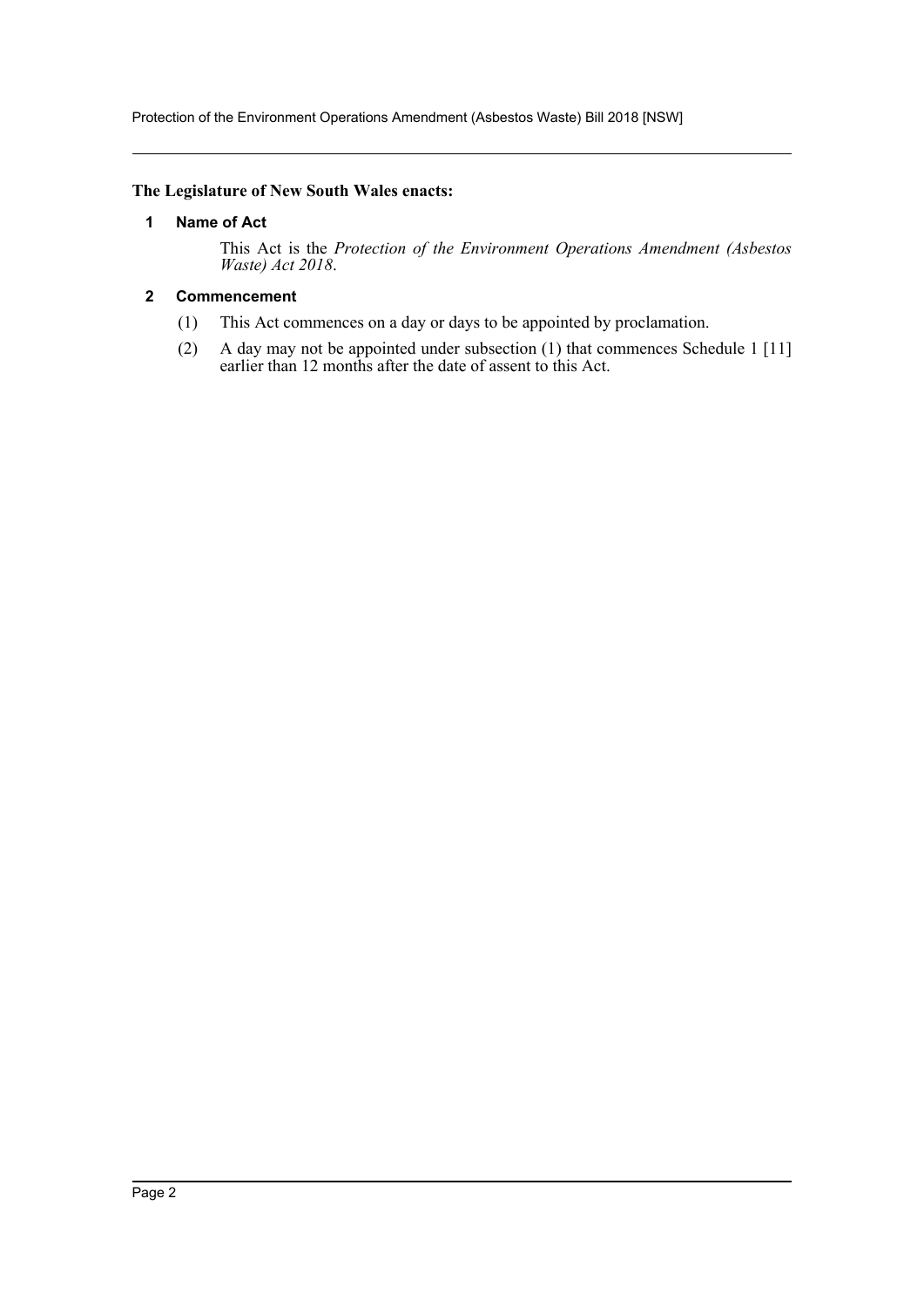# <span id="page-3-0"></span>**Schedule 1 Amendment of Protection of the Environment Operations Act 1997 No 156**

#### **[1] Section 142A Pollution of land**

Insert "\$2,000,000 (if the offence involves asbestos waste) or" before "\$1,000,000" in paragraph (a) of the penalty provision in section 142A (1).

#### **[2] Section 142A (1), penalty provision**

Insert "\$500,000 (if the offence involves asbestos waste) or" before "\$250,000" in paragraph (b).

#### **[3] Section 143 Unlawful transporting or depositing of waste**

Insert "\$2,000,000 (if the offence involves asbestos waste) or" before "\$1,000,000" in paragraph (a) of the penalty provision in section 143 (1).

#### **[4] Section 143 (1), penalty provision**

Insert "\$500,000 (if the offence involves asbestos waste) or" before "\$250,000" in paragraph (b).

#### **[5] Section 144 Use of place as waste facility without lawful authority**

Insert "\$2,000,000 (if the offence involves asbestos waste) or" before "\$1,000,000" in paragraph (a) of the penalty provision in section 144 (1).

#### **[6] Section 144 (1), penalty provision**

Insert "\$500,000 (if the offence involves asbestos waste) or" before "\$250,000" in paragraph (b).

# **[7] Sections 144AAA and 144AAB**

Insert after section 144:

#### **144AAA Unlawful disposal of asbestos waste**

(1) A person disposing of asbestos waste off the site at which it is generated must do so at a place that can lawfully receive the waste.

Maximum penalty:

- (a) in the case of a corporation—\$2,000,000, or
- (b) in the case of an individual—\$500,000.

**Note.** An offence against subsection (1) committed by a corporation is an offence attracting special executive liability for a director or other person involved in the management of the corporation—see section 169.

(2) In this section, *dispose* of asbestos waste includes to dump, abandon, deposit, discard, reject, discharge or emit anything that constitutes asbestos waste, and also includes to cause or permit the disposal of asbestos waste.

#### **144AAB Re-use and recycling of asbestos waste prohibited**

A person must not cause or permit asbestos waste in any form to be re-used or recycled.

Maximum penalty:

(a) in the case of a corporation—\$2,000,000 and, in the case of a continuing offence, a further penalty of \$120,000 for each day the offence continues, or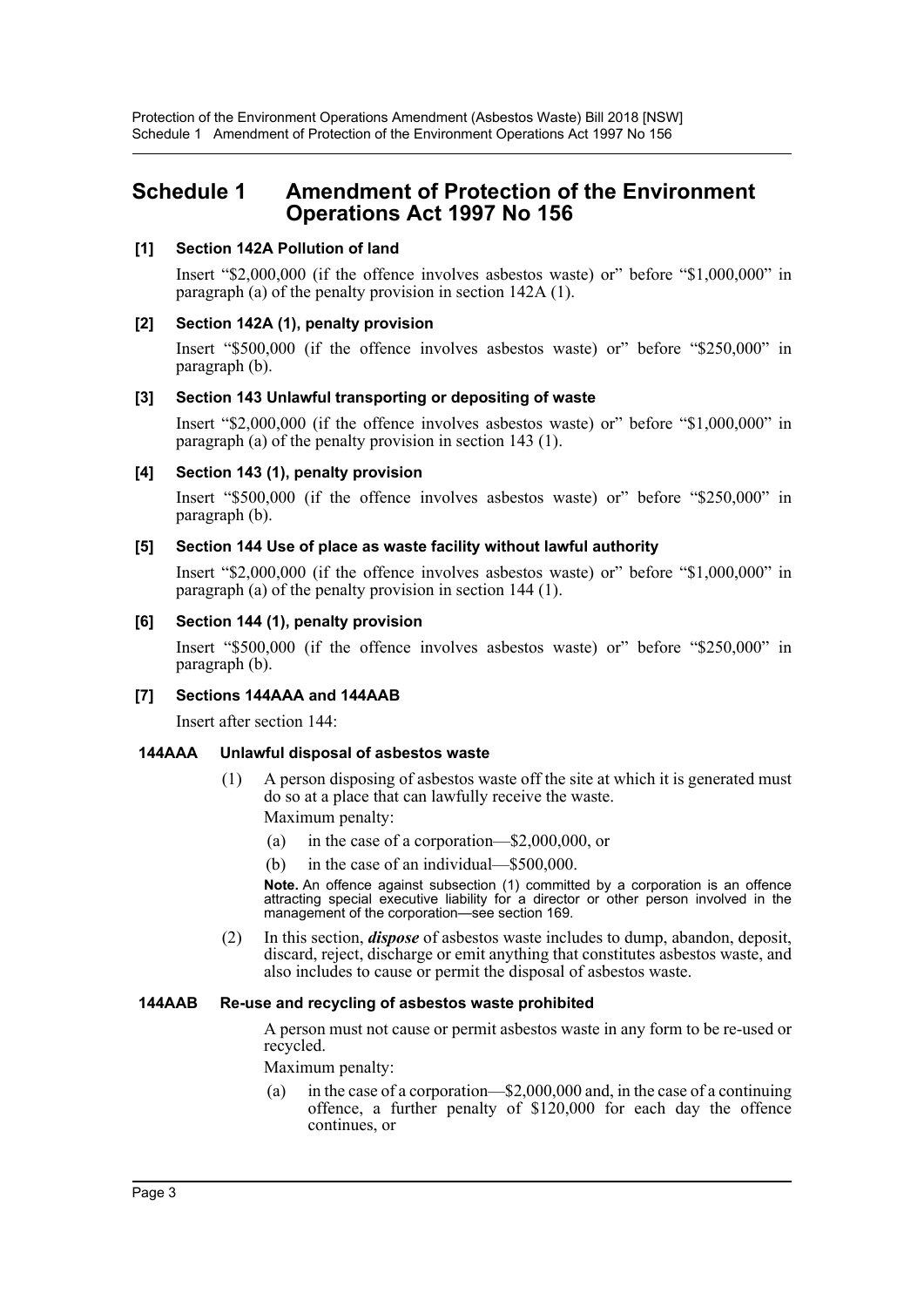(b) in the case of an individual—\$500,000 and, in the case of a continuing offence, a further penalty of \$60,000 for each day the offence continues. **Note.** An offence against this section committed by a corporation is an offence attracting special executive liability for a director or other person involved in the management of the corporation—see section 169.

#### **[8] Section 144AB Repeat waste offenders**

Insert after section 144AB (1) (d):

- (e) section 144AAA (1),
- (f) section 144AAB.

#### **[9] Section 169 Liability of directors etc for offences by corporation—offences attracting special executive liability**

Insert after section 169 (1A) (p):

- (p1) section 144AAA (1),
- (p2) section 144AAB,

#### **[10] Section 216 Time within which summary proceedings may be commenced**

Insert after paragraph (c) of the definition of *prescribed offence* in section 216 (6):

(ca) an offence under section 144AAA (Unlawful disposal of asbestos waste) or 144AAB (Re-use and recycling of asbestos waste prohibited), or

#### **[11] Section 241 Matters to be considered in imposing penalty**

Insert after section 241 (1) (e):

(f) the presence of asbestos in the environment.

# **[12] Dictionary**

Insert in appropriate order:

*asbestos* has the same meaning as it has in Schedule 1.

*asbestos waste* has the same meaning as it has in Schedule 1.